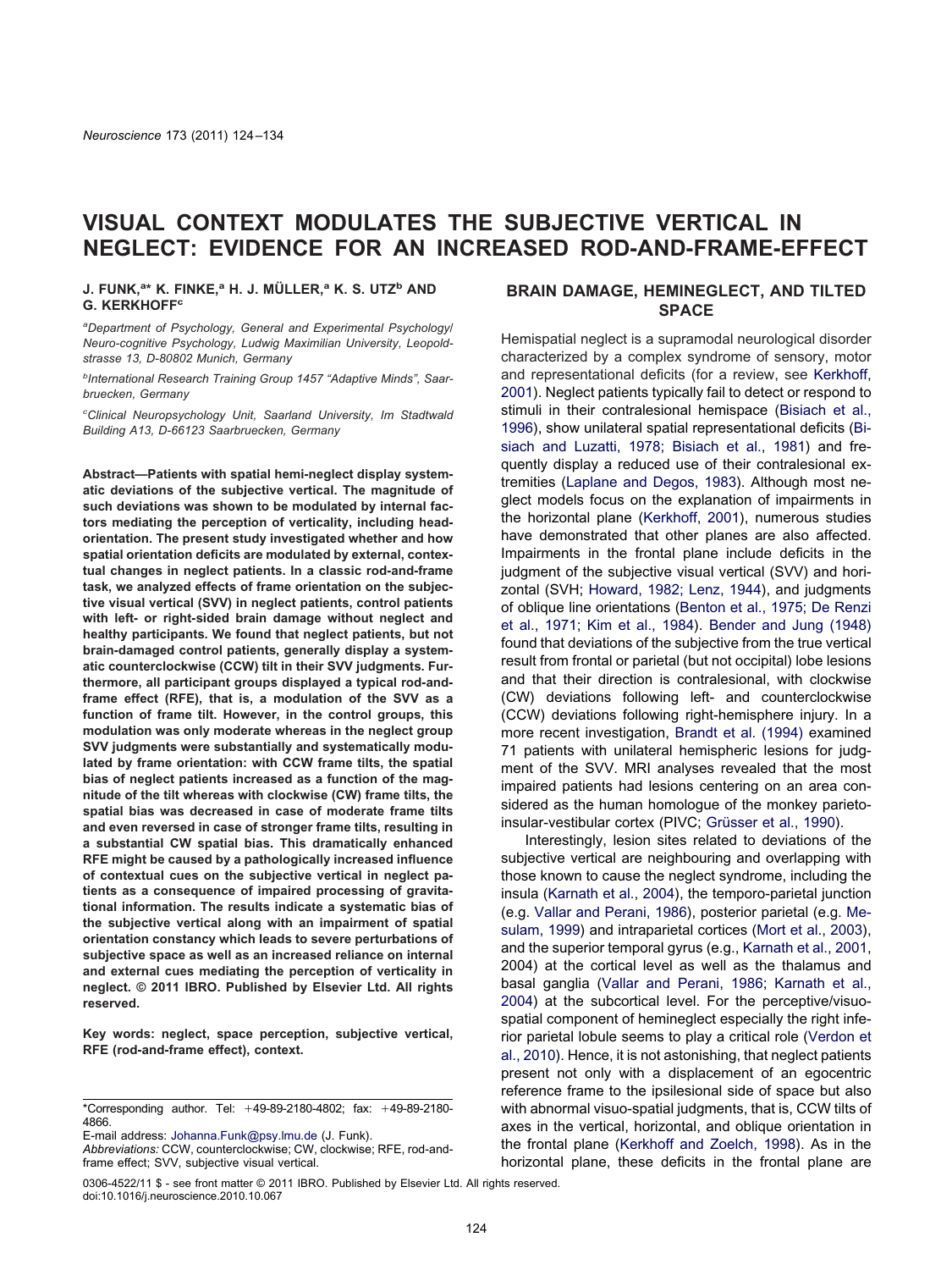multimodal as they occur in both the visual and tactile modalities (with the deviation in both modalities being correlated with each other and with the neglect severity; [Kerk](#page-10-0)[hoff, 1999\)](#page-10-0). Importantly, this multimodal deficit is not an unspecific consequence of brain damage, but seems to be specifically related to spatial neglect, as patients with leftor right-hemispheric lesions *without* neglect perform at the level of healthy control subjects [\(Kerkhoff, 1999\)](#page-10-0). Furthermore, [Yelnik et al. \(2002\)](#page-10-0) showed that deviations of the SVV do not primarily depend on the localization and size of the underlying lesion, but are rather related to the severity of spatial neglect. Thus, a severely disturbed representation of space in the frontal plane does not constitute an epiphenomenon, but rather a core deficit of neglect patients.

Opposing this view, there is evidence from a study of [Johannsen et al. \(2006\)](#page-9-0) who could not find a consistent SVV bias in a group of patients with pusher syndrome and spatial neglect. However, this lack of effect in the pusher neglect patients does not necessarily invalidate the assumption that SVV deviations are a core deficit in spatial neglect since findings from research on the SVV in pusher patients are heterogeneous and there is not yet a consensus whether there is an (ipsiversive) SVV bias [\(Saj et al.,](#page-10-0) [2005a\)](#page-10-0) or no bias [\(Karnath et al., 2000; Johannsen et al.,](#page-10-0) [2006\)](#page-10-0) in such patients and how this potential bias interacts with further deficits of the patients. Interestingly, Saj et al. (2005a) found that SVV deviations were clearly clockwise in pusher neglect patients, but anticlockwise in non-pusher neglect patients. Thus, an ipsiversive bias in pusher patients for example might counteract a neglect-induced contraversive bias (note that, in the present study, no pusher patients were included in the sample of neglect patients).

# **INTERNAL AND EXTERNAL FACTORS MEDIATING BIASES IN SPACE PERCEPTION IN NEGLECT**

A better understanding of the factors that mediate different aspects of spatial biases in neglect patients is important for obtaining a clearer picture of the nature and the underlying mechanisms of the deficits and for identifying intervention schemes. Studies on the effectiveness of modulations of internal mediators of spatial deficits have used neck muscle vibration (e.g., [Schindler et al., 2002\)](#page-10-0), transcutaneous electroneural stimulation (TENS; [Pizzamiglio et al., 1996\)](#page-10-0), postural modulations [\(Karnath et al., 1998; Pizzamiglio et](#page-10-0) [al., 1995\)](#page-10-0), prism adaptation (e.g., [Rossetti et al., 1998;](#page-10-0) [Saevarsson et al., 2009; Vangkilde and Habekost, 2010\)](#page-10-0), and vestibular stimulation [\(Karnath, 1994\)](#page-9-0); those on modulations of contextual factors have employed optokinetic stimulation (e.g., [Mattingley et al., 1994;](#page-10-0) [Kerkhoff, 2000\)](#page-10-0) and cueing (e.g., [Butter and Kirsch, 1995; Lin et al., 1996\)](#page-9-0). These studies enabled the development of the most applied neglect-therapies for spatially biased behavior such as, for instance, extinction, the unawareness of contralesional stimuli, or motor neglect.

More recent research has focused on the subjective vertical as a more direct measure of space perception, and examined modulations of internal mediators of verticality perception. As with other aspects of spatial bias, a number of studies have investigated the effectiveness of internal mediators of space perception. Saj et al. (2005b, 2006) demonstrated that the SVV in patients with right-hemispheric lesions (especially neglect patients) was significantly affected by galvanic vestibular stimulation and by postural modulations (in the fore-back dimension). We showed that the subjective tactile vertical (STV), too, was significantly affected by modulations of posture in the foreback dimension (and therefore head orientation in the sagittal plane; [Funk et al., 2010a\).](#page-9-0) Furthermore, we found that *lateral* head tilt (head orientation in the frontal plane) had also a systematic and significant effect on the SVV in neglect patients [\(Funk et al., 2010b\):](#page-9-0) their CCW bias was further increased by CCW lateral head inclination, while it was substantially reduced by CW inclination. These studies demonstrate that the perception of verticality can be systematically modulated by changes in the setting of internal mediators contributing to the representation of space. However, to our knowledge, no systematic investigation of the effects of *contextual* factors, which are known to critically influence other aspects of spatial behavior [\(But](#page-9-0)[ter and Kirsch, 1995; Lin et al., 1996; Mattingley et al.,](#page-9-0) [1994; Kerkhoff, 2000\)](#page-9-0), on subjective verticality judgments in neglect has been carried out to date.

# **CONTEXT AS A MEDIATOR OF ORIENTATION PERCEPTION/THE ROD-AND-FRAME EFFECT**

Visual context is an important mediator of object perception and serves as a frame of reference for the apparent orientation of an object. A classical example of a context effect in the estimation of the subjective vertical is the so-called rod-and-frame effect (RFE; [Asch and Witkin,](#page-9-0) [1948a,b\)](#page-9-0). In rod-and-frame tasks, observers show systematic errors in setting a rod to the vertical position when it is placed inside a tilted frame compared to when it is presented without a frame or with a gravitationally vertical frame (in an otherwise dark environment, i.e., without additional contextual cues). A common interpretation of the RFE is that, in addition to gravity, the tilted frame serves as a frame of reference for the perception of the upright (e.g., [Rock, 1990\)](#page-10-0), that is, it acts as a world surrogate determining the apparent visual axes of space. The observers perceive rod orientation with reference to frame orientation and to gravity, so that the resulting rod setting usually is a compromise between the two references. At small degrees of frame tilt (up to 20°), the subjective vertical is typically tilted in the direction of the frame tilt (so-called direct effects), whereas at larger degrees, it can be tilted either in the direction of frame tilt or in the opposite direction (socalled indirect effects), depending on the symmetry axis which is used as a reference (e.g., [Beh et al., 1971\)](#page-9-0). The magnitude and direction of rod tilt is furthermore influenced by the size of the frame: large frames typically produce larger rod-setting errors (e.g., [Ebenholtz and Callan, 1980\)](#page-9-0) and only direct effects, whereas small frames can produce both direct and indirect effects, depending on the degree of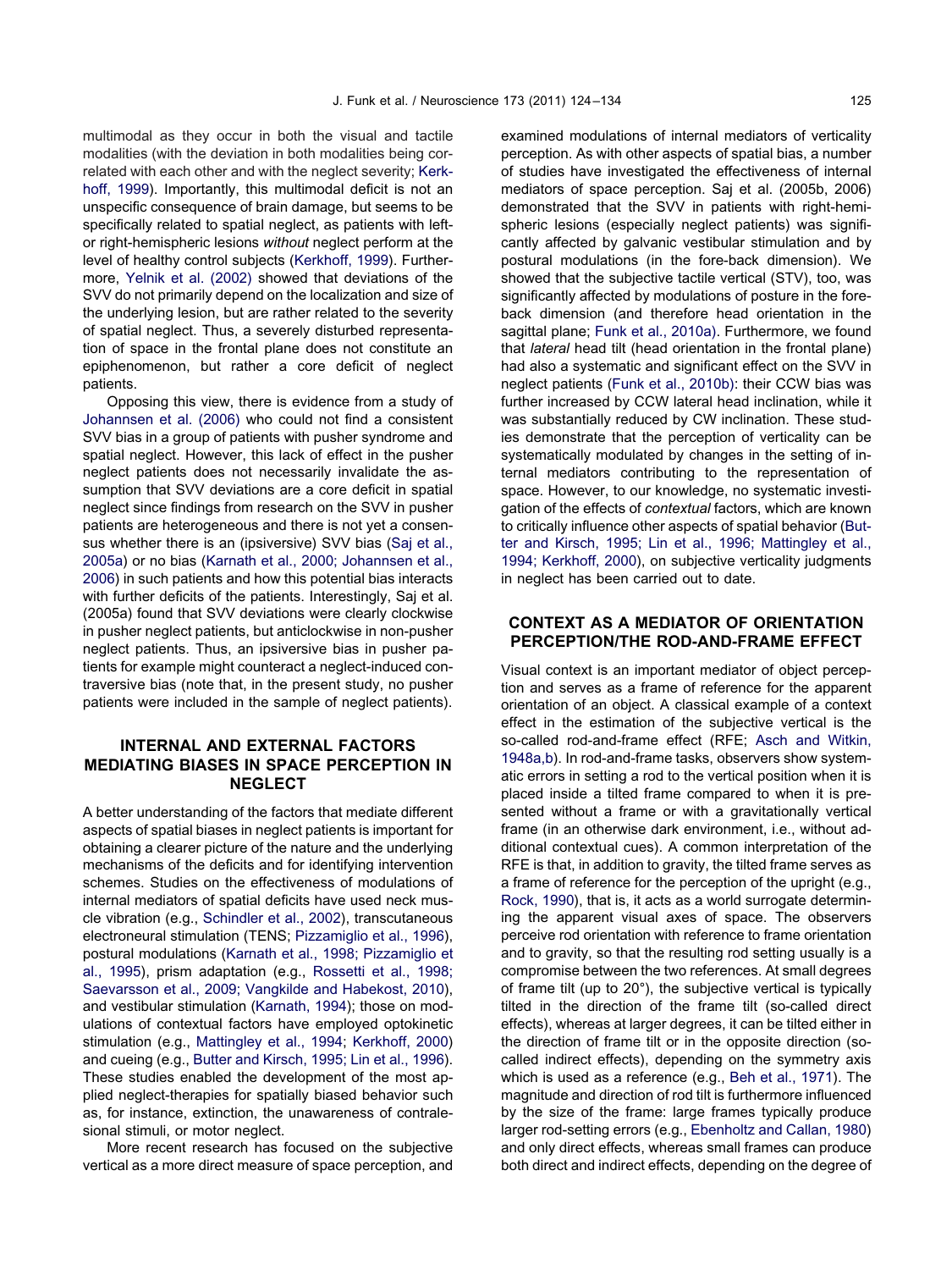frame tilt [\(Wenderoth and Beh, 1977\)](#page-10-0). Further research on the mechanisms underlying the RFE revealed a possible role of induced head tilt [\(Ebenholtz and Benzschawel,](#page-9-0) [1977; Sigman et al., 1978, 1979\)](#page-9-0) and ocular torsion in the direction of the frame (e.g., [Goodenough et al., 1979a\).](#page-9-0) Both effects may be explained in terms of visuo-vestibular interactions. The tilted frame might produce an illusion of self-tilt in the direction opposite to that of the frame. In a compensatory manner, the rod might be set in the direction opposite to that of experienced body tilt and, thus, into the direction of frame tilt (e.g., [Goodenough et al., 1979b\).](#page-9-0) However, visuo-vestibular interactions alone cannot explain the variety of effects (i.e., direct and indirect effects) reported in rod-and-frame tasks; rather, purely visual mechanisms seem to be at work, too (e.g., [Goodenough et](#page-9-0) [al., 1979b](#page-9-0)). Therefore, an alternative hypothesis of a dualprocess-model has been put forward (for a review, see, e.g. [Spinelli et al., 1991\)](#page-10-0), namely: in the case of large frames, RF phenomena are mediated by visuo-vestibular interactions; by contrast, in the case of small frames, purely visual mechanisms would be prominent.

# **RATIONALE OF THE PRESENT STUDY**

The objective of the present study was to investigate whether and how the systematic spatial orientation deficits in neglect patients are modulated by contextual cues. We studied the SVV in patients with right-hemispheric brain damage and left spatial neglect, patients with right- or left-hemispheric brain damage without spatial neglect (further referred to as RBD and LBD controls), and healthy control subjects in a classic rod-and-frame task. In order to systematically analyze effects of frame orientation in the different groups, participants had to vertically adjust a rod in conditions with CW or CCW frame tilts of varying magnitude (5°, 15°, or 45°). Previous research has shown that frame tilts smaller than 20° typically produce direct effects, whereas 45° frame tilts do not cause tilt illusions (probably because the resulting figure is a symmetric diamond, e.g., [Beh et al., 1971\)](#page-9-0). Since healthy and also RBD and LBD control subjects can rely on both intact gravitational and contextual references, their rod settings should reflect a compromise between the objective/gravitational vertical and the orientation of the frame. Thus, we expected slight SSV tilts in the direction of frame tilt in case of a 5° or 15° CW or CCW frame tilt and no SVV tilt in case of a 45° frame tilt in these groups. By contrast, in neglect patients, the processing of gravitational information is impaired [\(Piz](#page-10-0)[zamiglio et al., 1995, 1997\)](#page-10-0). Therefore, they cannot rely on gravitational input to the same extent and have to take into account other (e.g., contextual) information to a greater degree. This should result in an increased RFE in these patients. Since the SVV of neglect patients is already tilted CCW in general, a 5° or 15° CW tilt of the frame should lead to a reduction (or even reversal) of this pathological deviation, depending on the magnitude of the frame tilt. In contrast, a 5° or 15° CCW tilt of the frame should lead to a further increase of the deviation. A vertical (0°) frame might decrease the systematic deviation in neglect patients, as it can be used as a veridical reference for the rod setting. However, a 45° frame might either decrease the systematic error (in case it is subjectively interpreted as a symmetrical diamond) or increase the deviation (if interpreted as a CCW tilted square).

From the preceding arguments, the following hypotheses were derived: (1) Neglect patients (but not braindamaged control patients without neglect) generally exhibit a systematic visual-spatial orientation deficit; that is, they generally display a substantial CCW tilt of their SVV. (2) Axis orientation performance is differently modulated by frame orientation in neglect patients compared to control patients and healthy controls: SVV judgments of all participants generally vary in the direction of frame tilt; however, performance of neglect patients is *far more strongly* biased compared to all control groups, since these patients are pathologically biased by contextual cues like frame tilt (as they cannot rely on gravitational information to the same extent as controls).

### **EXPERIMENTAL PROCEDURES**

# **Participants**

Twelve patients with right-hemispheric vascular lesions and left spatial neglect documented by clinical standard neglect tests (see below), twelve control patients with right-hemispheric and twelve control patients with left-hemispheric vascular damage without spatial neglect according to these tests (RBD or LBD controls), and twelve healthy control subjects were tested. Informed consent according to the Declaration of Helsinki II was obtained from all participants. [Table 1](#page-3-0) summarizes the demographic and clinical data of the patients. The LBD and RBD control patients were selected to match the neglect patient sample as closely as possible regarding demographic and clinical features (age, gender, etiology, time since lesion). The mean age was 51.1 years (SD-6.2, range-43– 63) for the neglect patients, 55.6 years  $(SD=6.0, \text{ range}=46-65)$  for the RBD controls, 54.3 years  $(SD=$ 12.4, range-32–71) for the LBD controls, and 47.2 years (SD=12.7, range=30-67) for the healthy controls. There was no significant difference with regard to age among groups (one-way ANOVA, *df=*3, *F=*1.75, *P*>0.15), nor did the gender distribution differ significantly between groups ( $\Phi$ =0.30, P>0.20). The mean time since the lesion occurred was similar in the patient groups: 5.8 months (SD-3.7, range-2–13) in the neglect group, 5.1 months (SD=2.6, range=1–9) in the RBD group, and 4.7 months (SD=1.8, range=3–9) in the LBD group (one-way ANOVA, df=2, *F*=0.45, *P*>0.60). Patients were only included in the sample if they had a single, vascular unilateral lesion and no evidence of a brain stem lesion (as revealed by CT/MRI). "Postural Imbalance" was rated as present in the patients when there was clinical evidence from physiotherapy or occupational therapy of a marked instability in standing and/or sitting upright and a clear preponderance of body orientation towards the ipsilesional side (see, e.g. [Pérennou, 2006\)](#page-10-0). None of the neglect patients showed contralesional pushing. All subjects were right-handed according to their verbal report.

### **Neglect tests**

All patients underwent a screening for visual neglect on white paper (size  $29.7\times14.7$  cm), including representational drawing (of a star, a daisy, a clock, a house, and a face), horizontal line bisection of a  $20\times1$  cm black line, and number cancellation (10 targets in each hemispace among 100 numbers on the total page). In addition, a reading test with 180 words sensitive to neglect and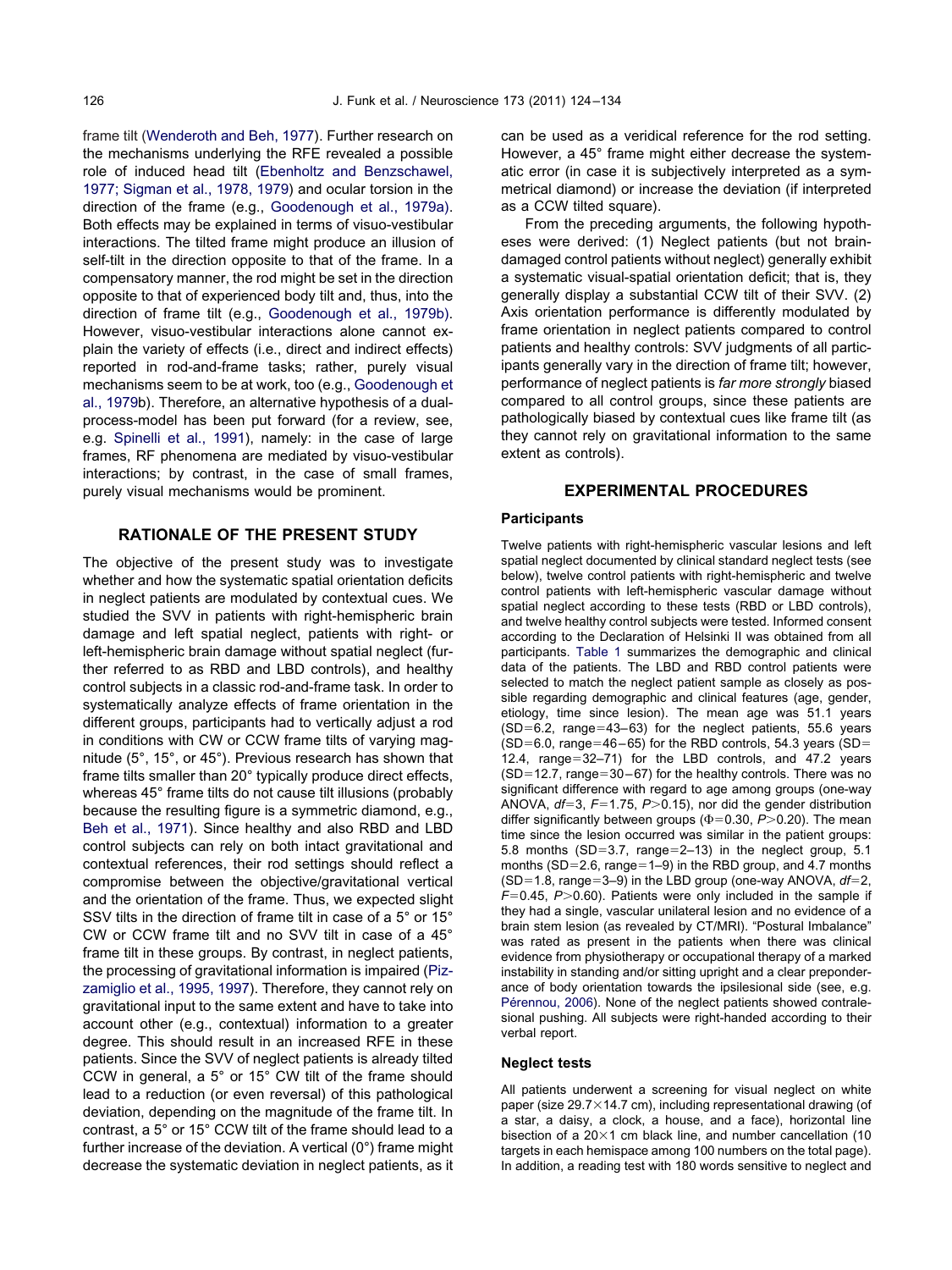<span id="page-3-0"></span>**Table 1.** Summary of clinical and demographic data of neglect patients, LBD and RBD control patients without neglect

| Group      | Age | Sex          | Etiology | Lesion    | Months<br>since<br>lesion | Motor<br>deficit | Postural<br>deficit | Aphasia      | Visual<br>field | Neglect<br>dyslexia<br>(errors) | Figure<br>copy<br>L/R | Cancell.<br>omissions<br>L/R | Line<br>bisection<br>$-/+$ mm |
|------------|-----|--------------|----------|-----------|---------------------------|------------------|---------------------|--------------|-----------------|---------------------------------|-----------------------|------------------------------|-------------------------------|
| $N+$       | 49  | 1            | R-MCA    | P, T      | 12                        | Plegia           | PI                  | <b>NT</b>    | L-Quan          | 12                              | $-1+$                 | 8/3                          | $+22$                         |
| $N+$       | 44  | 1            | R-MCA    | P, T      | 10                        | Paresis          | PI                  | <b>NT</b>    | L-Quan          | 8                               | $-1+$                 | 6/4                          | $+9$                          |
| $N+$       | 43  | 1            | R-MCA    | P         | 5                         | Plegia           | PI                  | <b>NT</b>    | Normal          | 7                               | $-1$ +                | 8/3                          | $+7$                          |
| $N+$       | 50  | $\mathbf{1}$ | R-MCA    | P, T      | 13                        | Plegia           | PI                  | <b>NT</b>    | Normal          | 8                               | $-1+$                 | 8/5                          | $+12$                         |
| $N+$       | 48  | 1            | R-MCA    | P         | 5                         | Paresis          | PI                  | <b>NT</b>    | L-Quan          | 5                               | $-1$ +                | 5/2                          | $+7$                          |
| $N+$       | 48  | 1            | R-TU     | P         | $\overline{4}$            | Paresis          | PI                  | <b>NT</b>    | L-HH            | 5                               | $-1$ +                | 5/1                          | $-6$                          |
| $N+$       | 52  | 0            | R-ICB    | T         | 3                         | Normal           | No                  | <b>NT</b>    | Normal          | 6                               | $-1$ +                | 5/2                          | $+10$                         |
| $N+$       | 56  | 0            | R-MCA    | P, T      | 2                         | Plegia           | PI                  | <b>NT</b>    | L-Quan          | 11                              | $-1+$                 | 10/3                         | $+17$                         |
| $N+$       | 63  | 0            | R-MCA    | P, T      | 4                         | Plegia           | PI                  | <b>NT</b>    | Normal          | 12                              | $-1$ +                | 7/2                          | $+13$                         |
| $N+$       | 52  | 0            | R-MCA    | P, T      | 3                         | Paresis          | PI                  | <b>NT</b>    | L-Quan          | 10                              | $-1$ +                | 5/2                          | $+12$                         |
| $N+$       | 47  | 0            | R-MCA    | P, T      | 4                         | Plegia           | PI                  | <b>NT</b>    | L-HH            | 37                              | $-1+$                 | 10/5                         | $+29$                         |
| $N+$       | 61  | 0            | R-MCA    | P         | 4                         | Plegia           | PI                  | <b>NT</b>    | Normal          | 6                               | $-1+$                 | 4/0                          | $+7$                          |
| LBD        | 41  | 1            | L-MCA    | F, P      | 9                         | Paresis          | No                  | <b>Broca</b> | Normal          | <b>NT</b>                       | $+$ /+                | 0/0                          | $-1$                          |
| LBD        | 63  | 1            | L-MCA    | F, P      | 4                         | Paresis          | No                  | <b>Broca</b> | Normal          | <b>NT</b>                       | $+$ /+                | 0/0                          | $+7$                          |
| <b>LBD</b> | 56  | 0            | L-MCA    | F, T      | 5                         | Paresis          | No                  | Amnestic     | Normal          | <b>NT</b>                       | $+$ /+                | 0/0                          | $-3$                          |
| <b>LBD</b> | 56  | 0            | L-PCA    | O, T      | 3                         | Normal           | No                  | Normal       | R-Quan          | 0                               | $+$ /+                | 0/0                          | $+2$                          |
| LBD        | 64  | $\mathbf 0$  | L-PCA    | O         | 3                         | Normal           | No                  | Normal       | Normal          | $\mathbf{1}$                    | $+$ /+                | 0/0                          | $+3$                          |
| LBD        | 70  | $\mathbf 0$  | L-ICB    | <b>BG</b> | 4                         | Plegia           | No                  | <b>Broca</b> | Normal          | <b>NT</b>                       | $+$ /+                | 1/0                          | $-2$                          |
| <b>LBD</b> | 59  | 0            | L-MCA    | P, T      | 7                         | Plegia           | No                  | Residual     | R-Quan          | <b>NT</b>                       | $+$ /+                | 1/0                          | $+2$                          |
| <b>LBD</b> | 38  | 0            | L-MCA    | T, P      | 5                         | Paresis          | No                  | Residual     | R-HH            | <b>NT</b>                       | $+$ /+                | 0/0                          | $+5$                          |
| <b>LBD</b> | 49  | 1            | L-MCA    | T         | 5                         | Normal           | No                  | Residual     | R-Quan          | <b>NT</b>                       | $+$ /+                | 0/0                          | $+4$                          |
| LBD        | 71  | 1            | L-TU     | T, BG     | 3                         | Paresis          | No                  | Residual     | Normal          | <b>NT</b>                       | $+$ /+                | 0/0                          | $\pmb{0}$                     |
| <b>LBD</b> | 53  | $\mathbf 0$  | L-TU     | т         | 4                         | Normal           | No                  | Normal       | R-Quan          | 0                               | $+$ /+                | 0/0                          | $+2$                          |
| <b>LBD</b> | 32  | $\mathbf{1}$ | L-ICB    | T         | 4                         | Normal           | No                  | <b>NT</b>    | Normal          | 0                               | $+$ /+                | 0/1                          | $+2$                          |
| <b>RBD</b> | 46  | 0            | R-MCA    | P         | 9                         | Normal           | No                  | <b>NT</b>    | Normal          | 11                              | $+$ /+                | 0/0                          | $+2$                          |
| <b>RBD</b> | 59  | 0            | R-ICB    | T, BG     | 4                         | Paresis          | No                  | <b>NT</b>    | <b>NT</b>       | 1                               | $+$ /+                | 0/1                          | $-3$                          |
| <b>RBD</b> | 62  | 0            | R-MCA    | P, T      | 9                         | Plegia           | No                  | <b>NT</b>    | L-HH            | 0                               | $+$ /+                | 0/0                          | $-22$                         |
| <b>RBD</b> | 54  | $\mathbf 0$  | R-MCA    | P, O      | 1                         | Normal           | No                  | <b>NT</b>    | L-HH            | 0                               | $+$ /+                | 0/1                          | $+3$                          |
| <b>RBD</b> | 55  | 0            | R-MCA    | P, T      | 3                         | Plegia           | No                  | <b>NT</b>    | Normal          | 1                               | $+$ /+                | 0/0                          | $-2$                          |
| <b>RBD</b> | 58  | 0            | R-ICB    | <b>BG</b> | 4                         | Paresis          | No                  | <b>NT</b>    | Normal          | 0                               | $+$ /+                | 0/0                          | $+5$                          |
| <b>RBD</b> | 49  | $\mathbf 0$  | R-ICB    | <b>BG</b> | 5                         | Paresis          | No                  | <b>NT</b>    | Normal          | 0                               | $+$ /+                | 0/0                          | $+2$                          |
| <b>RBD</b> | 65  | 0            | R-PCA    | $\circ$   | 9                         | Normal           | No                  | <b>NT</b>    | L-HH            | 6                               | $+$ /+                | 0/0                          | $-25$                         |
| <b>RBD</b> | 59  | 1            | R-TU     | T         | 3                         | Paresis          | No                  | <b>NT</b>    | Normal          | 1                               | $+$ /+                | 1/0                          | 0                             |
| <b>RBD</b> | 60  | $\mathbf 0$  | R-MCA    | T         | 5                         | Paresis          | No                  | <b>NT</b>    | Normal          | 0                               | $+$ /+                | 0/0                          | $+2$                          |
| <b>RBD</b> | 53  | 1            | R-MCA    | F, BG     | 4                         | Plegia           | No                  | <b>NT</b>    | Normal          | $\mathbf 1$                     | $+$ /+                | 1/0                          | $+4$                          |
| <b>RBD</b> | 47  | 1            | R-MCA    | T, F      | 5                         | Paresis          | No                  | <b>NT</b>    | Normal          | $\overline{2}$                  | $+$ /+                | 1/1                          | $+3$                          |

Abbreviations: LBD, left brain-damaged control patient; N+, neglect patient; RBD, right brain-damaged control patient. Etiology: ICB, intracerebral bleeding; L/R, left/right; MCA/PCA, middle/posterior cerebral artery infarction; TU, tumor. Lesion: BG, basal ganglia; F, frontal; O, occipital; P, parietal; T, temporal. Postural deficit: No, no postural imbalance; PI, postural imbalance. Aphasia: NT, reading not tested due to aphasia (documented by the Aachener Aphasie Test). Visual field: HH, homonymous hemianopia; Quan, homonymous quadrantanopia. Figure copy:  $-$ omissions or distortions; +=normal performance. Cancellation: number of omissions per hemispace. Line bisection: deviation from true midline in mm to left (-) or right side (+).

hemianopic reading disturbances [\(Kerkhoff et al., 1992\)](#page-10-0) was administered. Omissions or significant distortions of the left half of the copied figures were interpreted as an indicator of neglect. Cut-offs in the further tests were deviations of more than 5 mm from the true midpoint of a 20 cm line in line bisection, more than one omission in each hemispace in the number cancellation task, and more than two omissions or substitutions of letters or words and/or prolonged reading times  $(>120 s)$ .

### **Visual-spatial RFE tests**

[Fig. 1](#page-4-0) displays the different conditions of the visual spatial rodand-frame tasks. The computerized "visual-spatial perception" program (VS; [Kerkhoff and Marquardt, 1995\)](#page-10-0) was used for the measurement of the SVV. VS is based on the method of limits [\(Engen, 1971\)](#page-9-0). In the measurement of the SVV, the experimenter manipulates the orientation of an oblique white line (18  $\text{cm} \times 1.4$ ) mm) presented on a dark background in a stepwise manner until

the subject indicates that it is oriented exactly vertically and then further until the subject indicates that it is no longer vertical. Based on this procedure, the psychophysical parameter "constant error" can be calculated which denotes the difference between a participant's mean estimate (the SVV) and the true vertical and, thus, provides information about the central tendency or central error of the subject. The task was carried out either with a 20  $\text{cm} \times 20 \text{ cm}$ yellow frame, presented in various orientations around the white line, or without a frame. There were seven different frame conditions: (1) no frame, (2) 0° frame, (3)  $-5^{\circ}$  frame, (4)  $+5^{\circ}$  frame, (5)  $-15^{\circ}$  frame, (6)  $+15^{\circ}$  frame, and (7) 45° frame (see [Fig. 1\)](#page-4-0). Constant errors were computed directly by the software (as described above) for each subject in each frame condition. The step-width was 0.5° in all measurements.

Visual-spatial measurements were taken in total darkness with the chassis of the PC-monitor, that is, the borders of the screen, covered by an oval-shaped mask to eliminate or at least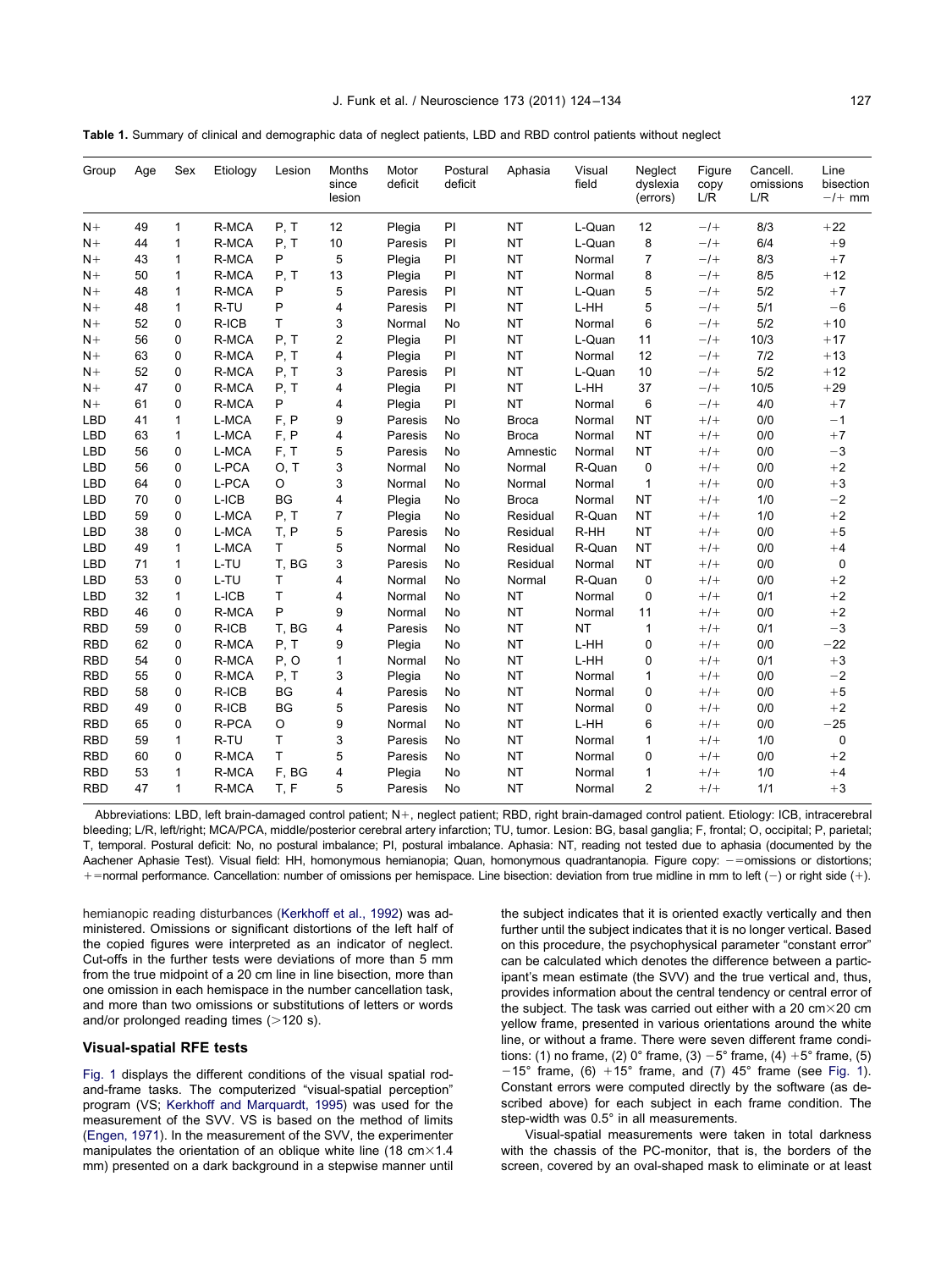<span id="page-4-0"></span>

Fig. 1. Experimental setup in the visual-spatial rod-and-frame task for the different frame orientation conditions (no frame, -15°, -5°, 0°, +5°, +15° and  $\pm$ 45°). Participants viewed only the rod and frame, the borders of the screen (dashed line) were hidden behind an oval-shaped mask to eliminate vertical/horizontal reference cues.

strongly reduce any visual reference cues (apart from the frame). Subjects were tested at a distance of 0.5 m from a monitor with spectacle corrections where necessary. Head position was stabilized by means of a head-and-chin rest. There were 10 trials in each frame condition. Frame conditions were blocked and the sequence of blocks was counterbalanced to control for practice effects. In all conditions, starting position was 20° away from the vertical axis. The direction (CW, CCW) of the initial tilt was counterbalanced to control for effects of rotation direction. Prior to the completion of the different conditions, subjects were familiarized with the experimental setup and performed five practice trials.

#### **Statistics**

Performance of the four participant groups in the baseline condition (i.e., the "no frame" condition) was compared in a one-way ANOVA with post-hoc Scheffé tests. Furthermore, to analyze systematic deviations of the SVV from zero (the value representing the true vertical) in the baseline condition, one-sample *t*-tests were calculated for each participant group. To analyze the effect of context on spatial performance, a mixed-design ANOVA with the factors participant group (between-subjects factor with four levels: neglect patients, LBD, RBD, and healthy controls) and frame condition (within-subjects factor with six levels:  $-15^{\circ}$ ,  $-5^{\circ}$ ,  $0^\circ$ , +5°, +15°,  $\pm$ 45°) was performed for the constant errors. In case of significant main effects or interactions, subsequent post hoc comparisons were calculated: post-hoc Scheffé tests were used to compare performance between participant groups; one-way ANO-VAs and contrasts (comparing each frame condition with the 0° frame condition) were used to compare performance in the different frame conditions within one subject group. Additionally, *t*-tests were used to compare performance between participant groups within the same frame orientation condition. The alpha-level was chosen as *P*<0.05 for all analyses, corrected for multiple comparisons.

#### **RESULTS**

# **Neglect tests**

The data of each patient in the neglect tests are given in [Table 1.](#page-3-0) Neglect patients showed the characteristic pattern of asymmetrical deficits. All neglect patients showed impaired copying performance, with the typical omissions and/or distortions of the left side of the drawings. Furthermore, neglect patients displayed impaired line bisection performance: 11 out of 12 patients showed the typical rightward deviation in horizontal line bisection (mean deviation: 11.6 mm to the right, SD=8.7). They also showed the typical pattern of omissions in the number cancellation task, with significantly more omissions in the left compared to the right hemispace [mean omissions: 6.8 in the left  $(SD=2.1)$  and 2.7 in the right hemispace  $(SD=1.5)$ ;  $t(11)$ =10.26,  $P<$ 0.01] as well as impaired reading performance indicating neglect dyslexia. LBD and RBD control patients did not show such asymmetrical deficits. Rather, they showed intact drawing performance, only nonsystematic and nonsignificant deviations in line bisection performance (LBD mean: 1.8 mm to the right, SD=2.9; RBD mean: 2.6 mm to the left,  $SD=10.1$ ) and intact number cancellation performance [LBD mean: 0.2 omissions in left  $(SD=0.4)$  and 0.1 in right hemispace  $(SD=0.3)$ ; RBD mean: 0.3 omissions in left (SD=0.5) and 0.3 in right hemispace (SD=0.5)]. Reading performance (not measured in eight aphasic LBDs) was not impaired in nonaphasic LBD controls, but in two out of 12 RBD controls (one had hemianopic alexia due to a left-sided homonymous hemianopia).

#### **Visual-spatial orientation judgments**

[Fig. 2](#page-5-0) displays the visual-spatial orientation judgments of neglect patients and healthy, RBD, and LBD controls as a function of frame condition. The lines within the circles represent the mean SVVs of the individual participants. While the healthy subjects, as well as the RBD and LBD controls, show generally only minor deviations of their SSV from the true vertical, SVV judgments of neglect patients display a marked and systematic CCW tilt in the baseline condition and are furthermore substantially and systematically modulated by frame orientation. [Table 2](#page-5-0) summarizes the mean constant errors for the six different frame orientations in all subject groups.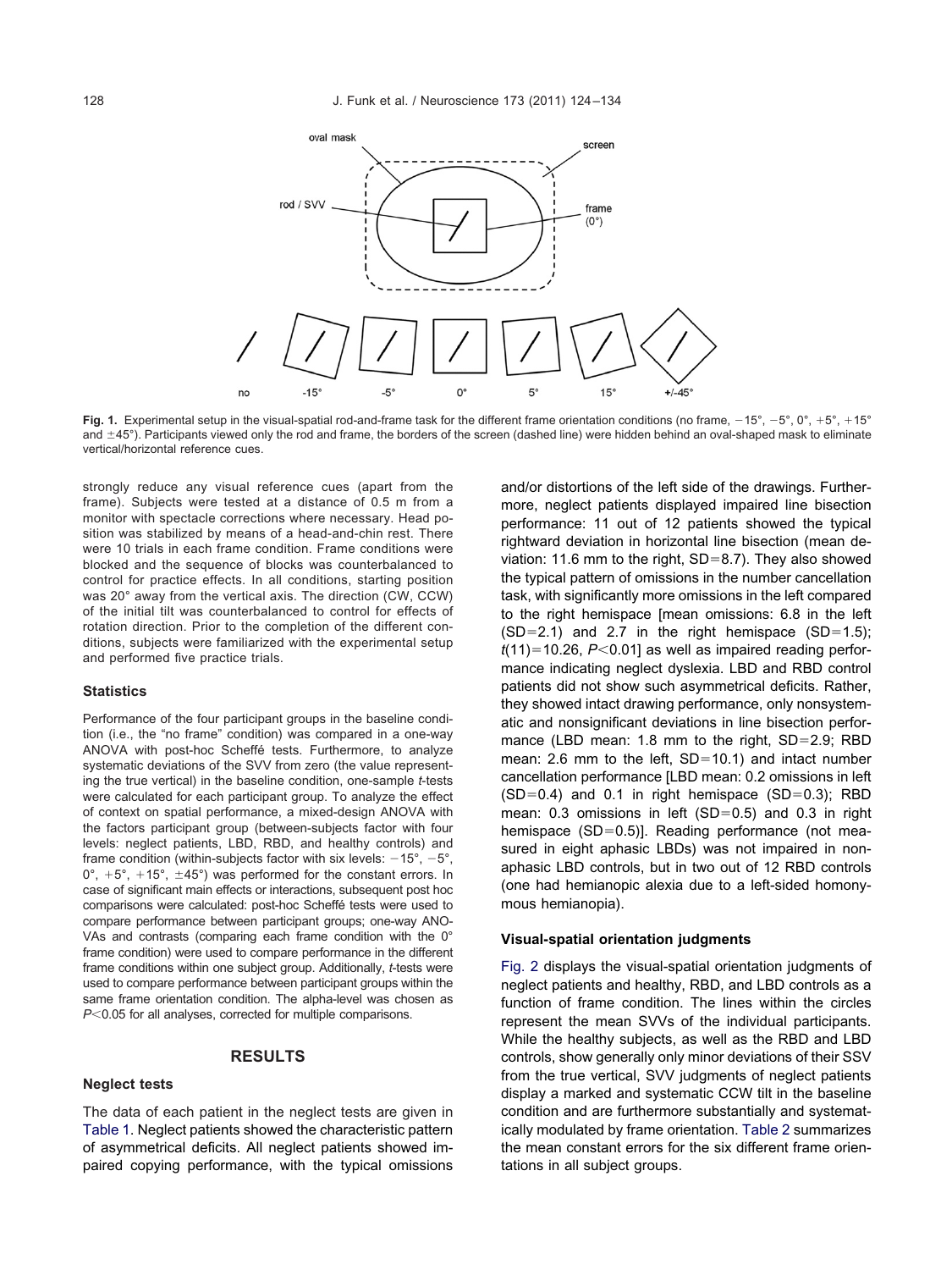<span id="page-5-0"></span>

**Fig. 2.** Performance of neglect patients, LBD and RBD control patients, and healthy controls in the visual-spatial orientation task for the six different frame orientation conditions (-15°, -5°, 0°, +5°, +15° and  $\pm 45^{\circ}$ ); the lines within the circles display the mean SVVs of individual patients and control subjects.

Table 2. Mean constant errors (and standard deviations) for the six different frame orientation conditions  $(-15^\circ, -5^\circ, 0^\circ, +5^\circ, +15^\circ$  and  $\pm 45^\circ)$  in healthy, LBD, and RBD control subjects and neglect patients (N+); positive constant errors indicate CCW tilts of the SVV, negative constant errors CW tilts

|               | Healthy                  | LBD                     | <b>RBD</b>              | $N+$                       |  |
|---------------|--------------------------|-------------------------|-------------------------|----------------------------|--|
| $-15^{\circ}$ | $-2.7^{\circ}$ (SD=3.0)  | $-5.5^{\circ}$ (SD=4.2) | $-3.5^{\circ}$ (SD=4.9) | $-13.3^{\circ}$ (SD=4.1)   |  |
| $-5^\circ$    | $-1.6$ (SD=1.9)          | $-2.3^{\circ}$ (SD=1.6) | $-1.7^{\circ}$ (SD=2.5) | $-4.4^{\circ}$ (SD=3.4)    |  |
| $0^{\circ}$   | $0.2^{\circ}$ (SD=0.6)   | $0.2^{\circ}$ (SD=0.8)  | $0.2^{\circ}$ (SD=0.9)  | $3.0^{\circ}$ (SD=4.0)     |  |
| $5^{\circ}$   | $1.8^{\circ}$ (SD=1.5)   | $2.8^{\circ}$ (SD=2.1)  | $2.4^{\circ}$ (SD=1.8)  | $12.4^{\circ}$ (SD=10.9)   |  |
| $15^{\circ}$  | $2.7^{\circ}$ (SD=2.5)   | $5.5^{\circ}$ (SD=4.7)  | 4.8 $^{\circ}$ (SD=4.4) | $18.2^{\circ}$ (SD=5.5)    |  |
| $±45^{\circ}$ | $0.7^{\circ}$ (SD = 1.0) | $1.7^{\circ}$ (SD=4.7)  | $1.3^{\circ}$ (SD=1.6)  | $16.2^{\circ}$ (SD = 13.9) |  |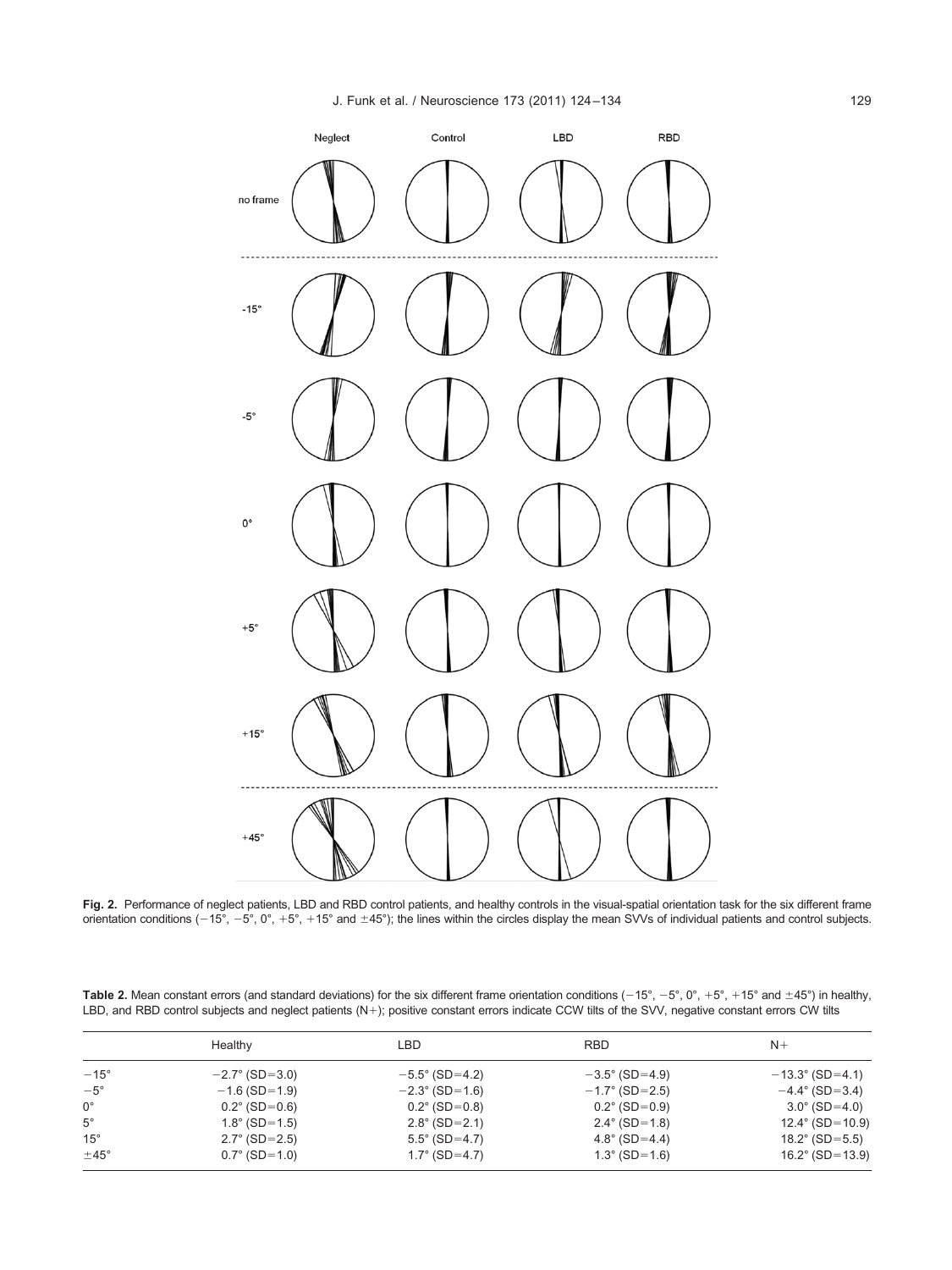<span id="page-6-0"></span>

**Fig. 3.** Constant errors (means and standard errors) in the SVV for the "no frame" condition (grey bars) and across all frame conditions (black bars) in neglect patients  $(N+)$ , healthy, LBD, and RBD control subjects; positive constant errors indicate CCW tilts of the SVV, negative constant errors CW tilts.

*Group differences and general direction of SVV tilt.* Fig. 3 displays the average constant errors of the SVV across all frame conditions and separately for the "no frame" condition for each subject group. While the normal subjects and also the RBD and LBD controls show only marginal deviations of their SVV, neglect patients display systematically positive constant errors, indicating a marked CCW tilt of the SVV. A one-way ANOVA with post-hoc Scheffé tests for the between-group comparison of SVV judgments in the "no frame" condition revealed a significant effect of group (*df*=3, *F*=17.66, *P*<0.01). Performance of neglect patients differed significantly from all control groups (all  $P<0.01$ ), while performance of the control groups was highly comparable (all *P*>0.70). Furthermore, to assess the systematic direction of tilt without contextual information, one-sample *t*-tests were calculated for the constant errors of each group in the "no frame" condition. Constant errors of healthy, LBD and RBD controls did not differ significantly from zero (all P>0.05). By contrast, those of neglect patients were significantly larger than zero (*t*(11)=5.35; P<0.01). Positive constant errors indicating CCW tilts of the SVV were shown by 11 of 12 neglect patients (one did not show any tilt). That is, without additional contextual information, neglect patients displayed reliable, substantial, and systematic CCW tilts of the SVV.

*Effects of frame condition on SVV tilt.* Fig. 4 presents the average constant errors of the SVV in order to demonstrate the RFEs, separately for each frame condition and for each participant group. As can be seen, all groups showed tilts of the SSV as a function of frame condition: only direct RFEs were obtained, that is, CW frame tilts resulted in a CW tilt of the SVV, while CCW frame tilts resulted in a CCW tilt (relative to the true vertical and relative to the SVV in the "no frame" and in the 0° frame condition). The RFEs increased with increasing frame tilts, that is, small frame tilts led to minor changes in the SVV, whereas large frame tilts led to major changes. Moreover, Fig. 4 shows that neglect patients displayed the most marked SVV modulations as a function of frame condition, that is, their SVV was tilted in the direction of frame tilt to a much larger degree than those of all three control groups.

A mixed-design ANOVA (with the factors subject group and frame condition) revealed significant main effects of group (*df*=3, *F*=10.83, *P*<0.01) and frame condition (*df*=5, F=71.60, P<0.01), and a significant interaction of group and frame condition (*df*=15, *F*=15.54, *P*<0.01). Neglect patients generally displayed significantly larger constant errors compared to all control groups (all  $P<0.01$ ), whereas the performance of healthy, RBD and LBD controls was highly comparable (all  $P > 0.95$ , n.s.).

One-way ANOVAs revealed that frame tilt significantly affected performance in all subject groups, that is in neglect patients (*df*-5, *F*-37.20, *P*0.01), RBD (*df*-5, *F*=10.92, *P*<0.01), LBD (*df*=5, *F*=16.74, *P*<0.01), and healthy controls (*df*=5, *F*=12.78, *P*<0.01). In all subjects, a 5° or 15° CW or CCW frame tilt resulted in a significant SVV tilt in the same direction (all  $P > 0.05$ ) compared to the 0° frame condition and SVV tilts were generally larger with increasing frame tilt (see Fig. 4). The 45° frame did not cause any SVV tilt in healthy, RBD and LBD controls (all *P*>0.05), but a strong CCW tilt of the SVV in neglect patients  $(P<0.01)$ . Furthermore, the direct RFEs were much larger in the neglect patients compared to all other subject groups. Additional *t*-tests revealed that neglect patients showed a significantly larger CCW tilt of the SVV compared to all control groups in the  $+5^{\circ}$ ,  $+15^{\circ}$  and  $+45^{\circ}$ frame conditions (all  $P<0.05$ ) and a significantly larger CW



**Fig. 4.** Constant errors (means and standard errors) in the SVV for the different frame orientation conditions (-15°, -5°, 0°, +5°, +15° and  $\pm$ 45°) in neglect patients (N+), healthy, LBD, and RBD control subjects; positive constant errors indicate CCW tilts of the SVV, negative constant errors indicate CW tilts; the straight line at 0° indicates the true vertical; the dashed line indicates the constant errors of neglect patients in the "no frame" condition.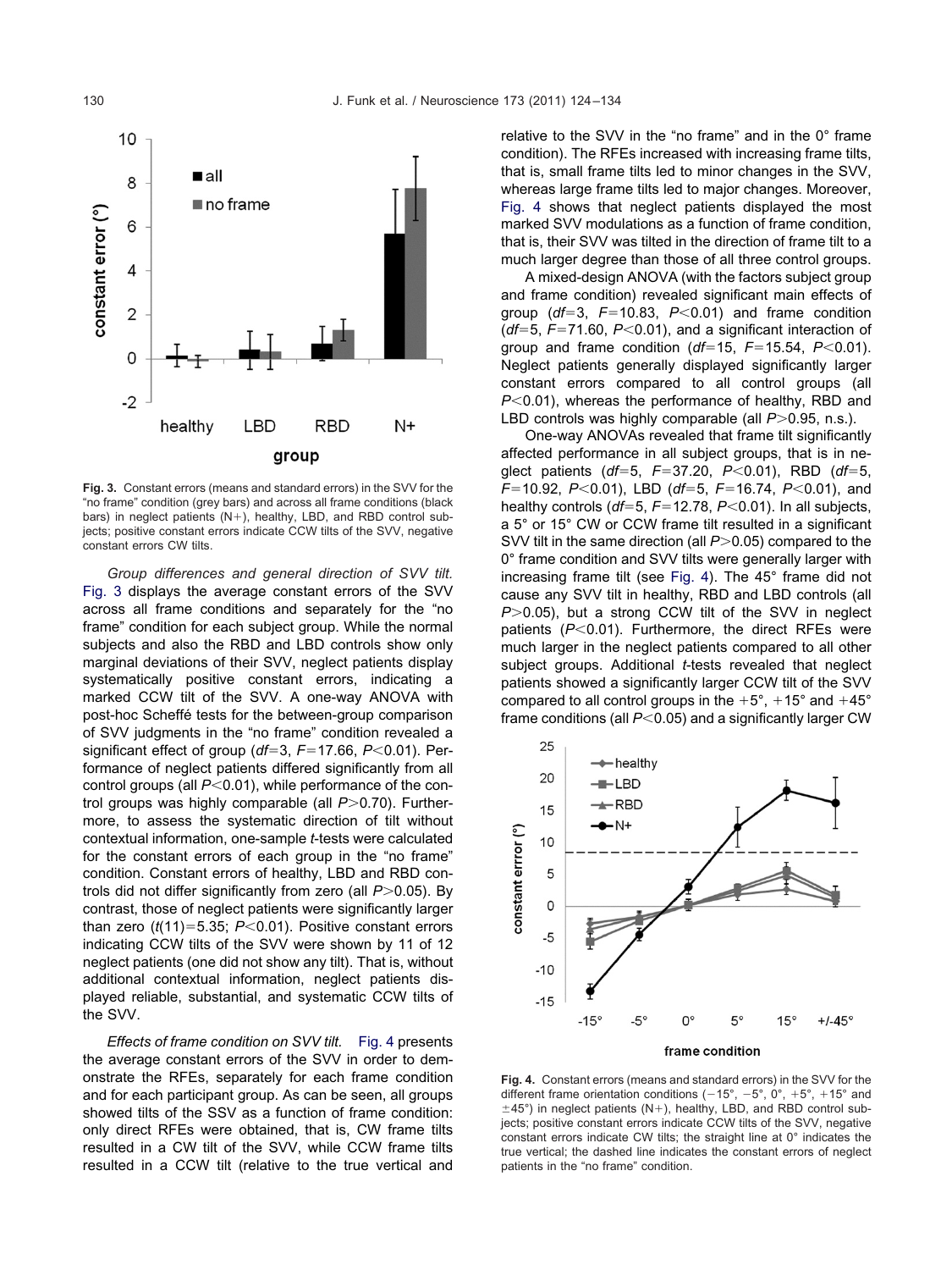tilt in the  $-15^{\circ}$  frame condition. Performance in the  $-5^{\circ}$ and the 0° frame condition did not differ significantly between neglect patients and control groups after  $\alpha$ -correction (all *P*>0.05). Performance between the three control groups did not differ significantly in any frame condition (all  $P > 0.05$ ).

# **DISCUSSION**

The rationale of the present study was to investigate the modulation of spatial orientation judgments by visual contextual cues in neglect. Visual-spatial axis orientation performance in a classic rod-and-frame task was analyzed in patients with right hemispheric lesions and left spatial neglect, LBD and RBD control patients without neglect, and healthy control subjects. Our hypotheses were that neglect patients would display a systematic CCW bias in the SSV and that, furthermore, axis orientation judgments would be modulated by frame orientation to a markedly larger degree in neglect patients compared to control groups.

As expected, neglect patients generally showed a systematic and significant CCW tilt in their SVV in the classical, reference condition without frame. Although the oval mask could serve as visual context information also in the condition "no frame," it provides, if any, only vague cues about the cardinal axes indicating the horizontal and vertical orientation. Therefore, the CCW tilt in neglect patients in the present study unlikely represents a bias that is associated with this visual reference. The results in the "no frame" condition replicate findings of previous studies in the field: they show the typical pattern of bias which has already been demonstrated in several studies in the visual domain with [\(Kerkhoff and Zoelch, 1998; Kerkhoff, 1999\)](#page-10-0) and without an oval shaped mask [\(Saj et al., 2005b; Yelnik](#page-10-0) [et al., 2002\)](#page-10-0) as well as in the tactile domain (i.e., also without a mask; [Kerkhoff, 1999\)](#page-10-0). Interestingly, a vertically aligned frame (0° frame) reduced this bias significantly compared to the "no frame" condition, presumably because it provided a strong orthogonal, external reference for the setting of the vertical.

In all four subject groups, axis orientation performance was significantly and systematically modulated by frame tilt. The RFEs were generally direct, that is, the SVV was biased *in direction of frame tilt*. In line with previous research (e.g., [Beh et al., 1971\)](#page-9-0), the control groups showed only slight, but consistent direct effects in case of small, 5° or 15°, CW or CCW frame tilts and no SVV tilt in case of a 45° frame tilt. In neglect patients, the effect of frame orientation was dramatically increased, that is, the magnitude of the direct RFE was approximately three times as large in these patients as in the controls. Since the SVV of neglect patients was already tilted CCW in the "no frame" and also in the 0° frame condition, a CCW tilt of the frame led to a further increase of the subjective bias. By contrast, a CW tilt of the frame led not simply to a reduction, but rather to a reversal of the bias, that is: a CW tilt of the SSV.

An exceptional case was the 45° frame condition: a 45° frame did not bias performance in the healthy, LBD, and RBD control groups, presumably because it can be used efficiently as a helpful reference cue (as the edges of a 45° frame point to the top and the bottom and the frame actually represents a symmetrical diamond; [Beh et al.,](#page-9-0) [1971\)](#page-9-0). In neglect patients, by contrast, a 45° frame caused a marked bias, that is, it increased the CCW bias by an amount comparable to the 15° frame. This pattern indicates that neglect patients are not only unable to use the symmetrical contextual information provided by the diamond efficiently; rather, they seem to interpret this frame as a square tilted CCW, leading to a large direct RFE, that is, a large CCW tilt of the SVV. Thus, the 45°-diamondshaped frame deteriorated the already impaired task performance *selectively* in the neglect group, while it permitted almost normal performance in all other groups [\(Fig. 4\)](#page-6-0).

# **Differential effects of contextual modulations on the SVV**

Previous research has shown that different reference frames can be selected to define a visual orientation in space (for reviews, see, e.g., [Howard, 1982; Rock, 1990;](#page-9-0) [Wade, 1992\)](#page-9-0). Among the egocentric and allocentric reference frames in which spatial orientations can be mapped, most important for the judgment of the subjective visual vertical are probably the gravitational as well as the visual reference frame. Visual, gravitational, and also other (e.g., somatosensory) information is integrated in the intraparietal cortex to generate a subjective percept of space (e.g., [Bremmer et al., 2002; Duhamel et al., 1998\)](#page-9-0). If information from different sources is congruent, that is, if the different frames of reference are aligned, the subjective perception of an orientation corresponds to the "veridical" orientation. However, even in participants without disturbed spatial information perception, the information delivered from different sources can be incongruent in certain conditions, as it is the case, for example, in the classic rod-and-frame task. Here, in addition to gravity, the tilted frame serves as a frame of reference for the perception of the upright, that is, it acts as a world surrogate that determines the apparent visual axes of space (e.g., [Rock, 1990\)](#page-10-0). The orientation of the rod is consequently perceived with reference to frame orientation and to gravity, so that the resulting rod setting usually is a compromise between the two references. This is exactly the behavior found in healthy, LBD, and RBD controls in the present study. They showed systematic, but only moderate deviations of the SVV  $( $3^{\circ}$  for)$ the  $\pm 5^{\circ}$  frame condition and  $\leq 6^{\circ}$  for the  $\pm 15^{\circ}$  frame condition) in the direction of the frame. This pattern of results indicates that frame orientation serves as a frame of reference to a certain extent and therefore biases the rod settings in the control subjects. However, visual information about the orientation of the frame is integrated with intact gravitational information, which is used as a reference for the perception of the upright, too, and thus reduces the effect of frame orientation on the SVV.

By contrast, in neglect patients, the processing of gravitational input is impaired (i.e., asymmetric) and gravitational information cannot be used as an "intrinsic" reference for the perception of the upright to the same extent as in healthy subjects. This is most probably the reason why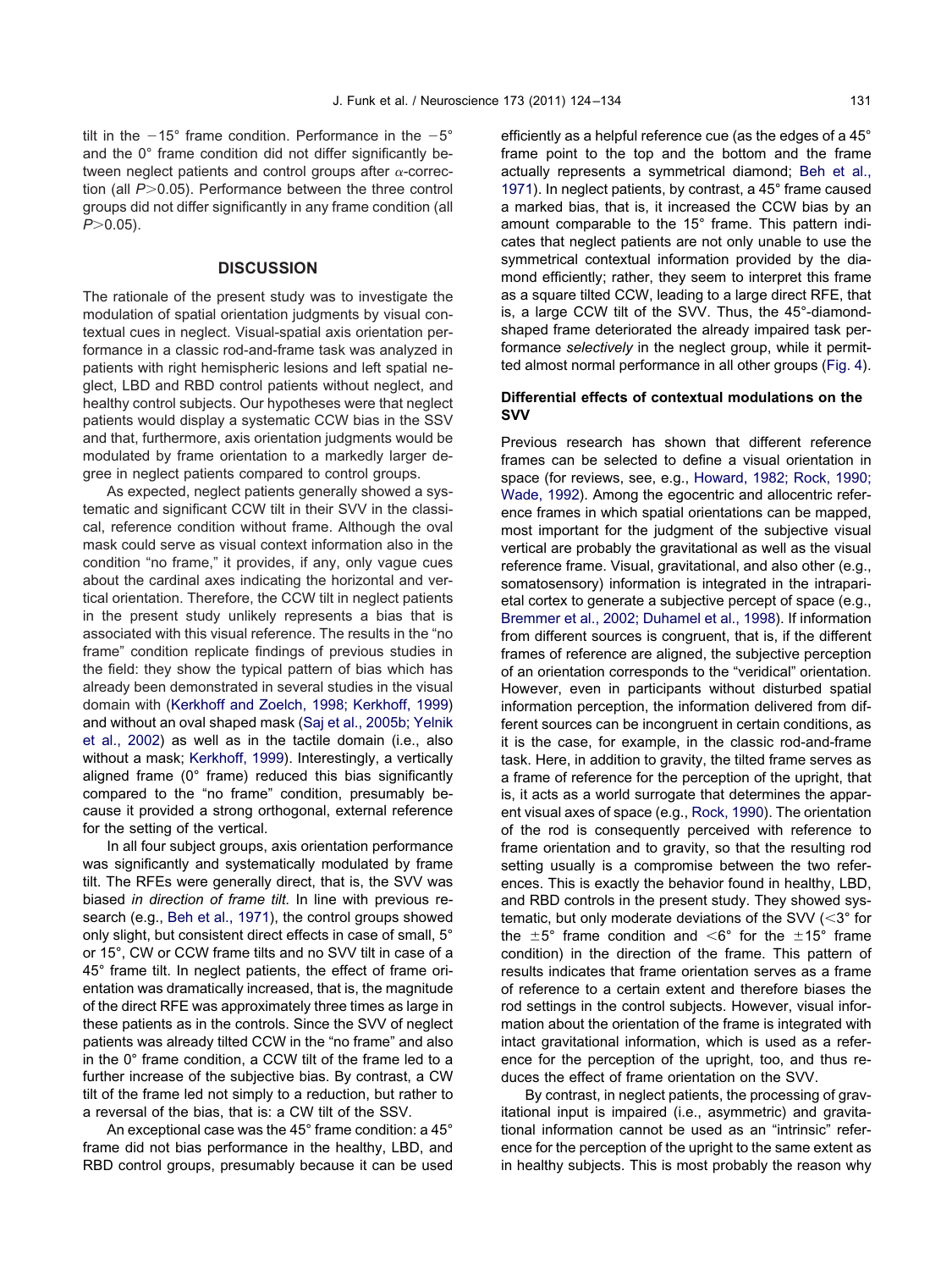neglect patients showed such a strong impact of visual contextual information on the SVV. In these patients, the SVV deviations were as large or even larger than the angles of frame orientation tilt  $(-13.3°$  and  $-4.4°$  deviation in the  $-15^{\circ}$  and  $-5^{\circ}$  frame conditions and 12.4° and 18.2° deviation in the 5° and 15° frame conditions). Larger CCW deviations in comparison to CW deviations can be explained by a general CCW tilt of the SVV of neglect patients. The increased impact of visual contextual information on the SVV in neglect patients is in line with previous findings of enhanced effects of modulations of internal mediators of verticality perception, such as head orientation [\(Funk et al., 2010b\).](#page-9-0) However, a new and particularly interesting finding of the present study is the reversed bias of the SVV in neglect patients in case of CW frame tilt. In general, the "default mode" of neglect patients is a systematic and substantial CCW bias of the SVV. Previous research (e.g., [Funk et al., 2010b; Saj et al., 2006\)](#page-9-0) has demonstrated that this CCW bias can be increased or decreased by modulators of verticality perception. However, to our knowledge, a strong reversal of the spatial bias in neglect patients by visual contextual information as it is revealed here has not been shown thus far. It appears that the spatial performance of neglect patients is not only instable with regard to the magnitude of the pathological bias, but also with respect to its polarity, which is in line with the view that neglect patients are characterized by a loss of spatial orientation constancy. That is, neglect patients display both a consistent CCW tilt of the SVV and a loss of its constancy, which leads to systematic deviations of subjective space as well as an increased reliance on internal and external cues mediating the perception of verticality. The systematic deviations of subjective space are observable under specific (postural) circumstances in an upright posture with a vertical head position. With lateral head inclination [\(Funk et al., 2010b\),](#page-9-0) in supine body position [\(Saj et al., 2005b](#page-10-0)) or with certain types of visual context (the present paper), the tilt might change, that is be reduced or even reversed.

We suggest that the strong modulations of space/verticality perception in neglect patients might depend upon a central mechanism related to multisensory integration and space representation in intraparietal cortical areas. This idea has for example already been put forward by [Rossetti](#page-10-0) [et al. \(1998\),](#page-10-0) who reported a larger prism adaptation aftereffect in neglect patients compared to controls. Generally, it appears that the performance of neglect patients in various spatial tests, including the SVV, is influenced more than the one of other brain-damaged patients or healthy controls by many internal (e.g., prism adaptation, neck muscle vibration, vestibular stimulation) and external (e.g., visual or auditory cues) cues mediating space representation. This abnormal weighting of cues mediating space/ verticality perception might be the consequence of an impaired integration of multimodal information in the parietal cortex due to a pathological processing of graviceptive information.

# **Clinical and daily-life consequences of impaired spatial orientation constancy**

It is likely that this effect—the loss of spatial orientation constancy and the pathologically increased influence of contextual visual information—has profound consequences in daily life. It can be conjectured that neglect patients have great difficulties in estimating verticality in the presence of additional oblique contours visible in the environment. A typical situation or scene in the daily routine, which contains multiple complex stimuli (and, therefore, also orientations), provides many different sources of context information. It would, thus, to be expected that the perception of such complex visual stimulation will lead to similar biases or even greatly increase the biases observed with the experimentally reduced stimulation in the present study. That is, depending on the predominant contextual information, different orientation biases could result which would in turn continuously change through egomotion or moving scenes/stimuli.

In this context it is worth mentioning that the size of the perceptual tilt of the SSV in the rod-and-frame test was found to predict poor ambulation performance in patients with left hemiplegia [\(Bruell et al., 1957, 1958;](#page-9-0) note that, unfortunately, these reports did not mention explicitly whether their patients had left-sided visual neglect). Also, the notable deficits in drawing and copying performance that neglect patients typically display could conceivably stem from (or at least be increased by) given or already drawn orientations that impede the correct drawing of new orientations. The inaccurate and very instable representation of spatial orientations changing rapidly with changes in external visual and internal modulations might therefore profoundly affect performance in clinical tests as well as fundamental competencies indispensable for managing daily life (e.g., ambulation performance).

In the present study, we showed that context information can increase, reduce, or reverse the orientation bias in neglect patients (depending on the frame orientation). Thus, visual contextual information seems to be a good candidate to manipulate this bias and could therefore be possibly used as one component of neglect therapy. Further research is necessary to investigate whether, in therapy, certain types of contextual information (e.g., a visually tilted chamber) might induce positive and desirably also long-lasting effects on orientation performance in neglect patients.

# **Limitations of the study**

The present results, together with findings from other studies in the field, indicate a functional relation between spatial neglect and a CCW bias of the SVV. The neuropsychological methodology used in this study has inherent limitations which concern the conclusion that SVV tilts are a core deficit in spatial neglect rather than a highly correlated epiphenomenon. The high comorbidity along with the correlation between neglect severity and the magnitude of SVV tilt serve as evidence for the former assumption, which is advocated in the present study. However, if ne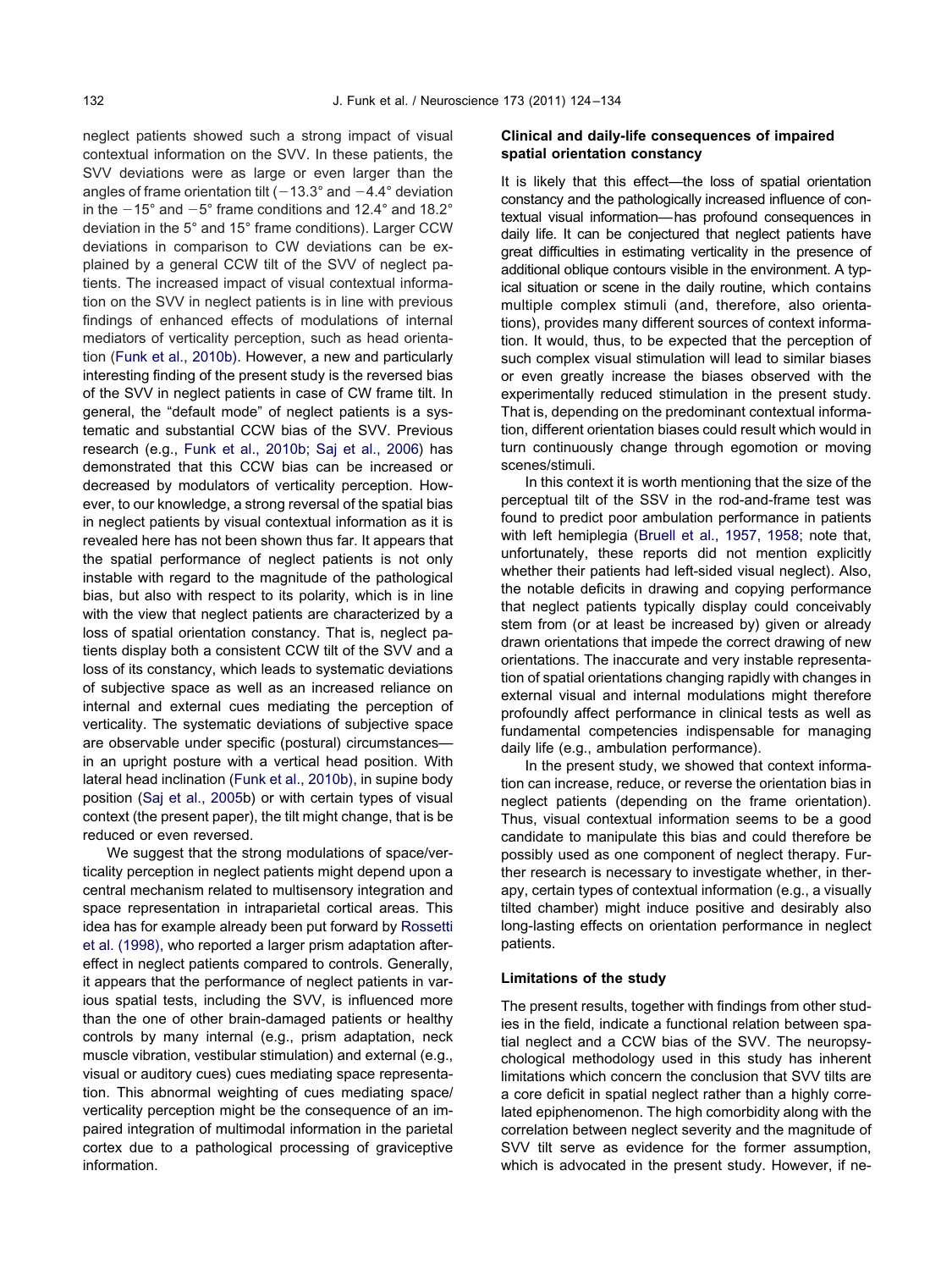<span id="page-9-0"></span>glect is caused by lesions close to structures that are responsible for SVV deviations, we cannot exclude a high comorbidity without a direct functional relationship. In this case, not the presence or absence of spatial neglect, but the exact brain area affected would be crucial for the presence and magnitude of SVV bias. The topographic accuracy of neuropsychological studies based on the individual lesions would be a critical point with regard to this question. Unfortunately, the structural images of the patients' lesions cannot be provided in this paper. Nevertheless, the present study is the first to demonstrate that neglect patients—included on the basis of descriptions of the lesion sites and the presence of the syndrome assessed via behavioral tests—suffer from a spatial deficit which can be significantly modulated by changes in contextual visual information.

# **CONCLUSION**

When combining the present finding of a strong influence of *contextual* visual information on the subjective vertical with previous findings indicating a significant impact of modulations of *internal* mediators of verticality perception (e.g., lateral head orientation: Funk et al., 2010b; and posture: Funk et al., 2010a; [Saj et al., 2005b](#page-10-0)), the emerging picture is one of a loss (or an impairment) of *spatial orientation constancy* in patients with neglect. This impairment of spatial orientation constancy along with a systematic bias of the subjective vertical leads to severe perturbations of subjective space as well as an increased reliance on internal and external cues mediating the perception of verticality in neglect. Put differently: in neglect patients, the (already perturbed) perception of the subjective vertical changes dramatically not only with changes in head- or body-position, but also with modifications of contextual visual information that serve as a reference for the perception of spatial orientation. Modulations of internal and external cues mediating the perception of space do affect orientation performance also in healthy subjects or brain-damaged patients without neglect. However, in neglect patients, this modulation is pathologically exacerbated, since they are not able to use intact gravitational information as a reference for the perception of the upright to accurately integrate and counterbalance other sources of input. The result of this may be an inaccurate and very instable representation of spatial orientations changing rapidly with manipulations of internal and/or external modulators of subjective space perception, which has profound consequences in daily life of neglect patients.

*Acknowledgments—This work was supported by a Deutsche Forschungsgemeinschaft (DFG) grant to Peter Bublak, Kathrin Finke, and Georg Kerkhoff (project FOR 480, BU 1327/2-1) and to Georg Kerkhoff (IRTG 1457 "Adaptive minds").*

### **REFERENCES**

Asch SE, Witkin HA (1948a) Studies in space orientation: I. Perception of the upright with displaced visual fields. J Exp Psychol 38: 325–337.

- Asch SE, Witkin HA (1948b) Studies in space orientation: II. Perception of the upright with displaced visual fields and with body tilted. J Exp Psychol 38:455– 477.
- Beh HC, Wenderoth PM, Purcell AT (1971) The angular function of a rod-and-frame illusion. Percept Psychophys 9(4):353–355.
- Bender M, Jung R (1948) Abweichungen der subjektiven optischen vertikalen und horizontalen bei gesunden und hirnverletzten. Eur Arch Psychiatry Clin Neurosci 181:193–212.
- Benton A, Hannay HJ, Varney NR (1975) Visual perception of line direction in patients with unilateral brain disease. Neurology 25:907–910.
- Bisiach E, Capitani E, Luzatti C, Perani D (1981) Brain and conscious representation of outside reality. Neuropsychologia 19(4):543–551.
- Bisiach E, Luzatti C (1978) Unilateral neglect of representational space. Cortex 14:129 –133.
- Bisiach E, Pizzamiglio L, Nico D, Antonucci G (1996) Beyond unilateral neglect. Brain 119:851– 857.
- Brandt T, Dieterich M, Danek A (1994) Vestibular cortex lesions affect the perception of verticality. Ann Neurol 35:403– 412.
- Bremmer F, Klam F, Duhamel J-R, Ben Hamed S, Graf W (2002) Visual-vestibular interactive responses in the macaque ventral intraparietal area (VIP). Eur J Neurosci 16:1569 –1586.
- Bruell JH, Peszczynski M (1958) Perception of verticality in hemiplegic patients in relation to rehabilitation. Clin Ophthalmol 12:124 –130.
- Bruell JH, Peszczynski M, Volk D (1957) Disturbance of perception of verticality in patients with hemiplegia: second report. Arch Phys Med Rehabil 38:776 –780.
- Butter CM, Kirsch N (1995) Effect of lateralized kinetic visual cues on visual search in patients with unilateral spatial neglect. J Clin Exp Neuropsychol 17:856 – 867.
- De Renzi E, Faglioni P, Scotti G (1971) Judgment of spatial orientation in patients with focal brain damage. J Neurol Neurosurg Psychiatry 34:489 – 495.
- Duhamel JR, Colby CL, Goldberg ME (1998) Ventral intra-parietal area of the macaque: congruent visual and somatic response properties. J Neurophysiol 79:126 –136.
- Ebenholtz SM, Benzschawel TL (1977) The rod and frame effect and induced head tilt as a function of observation distance. Percept Psychophys  $13:491-496$ .
- Ebenholtz SM, Callan JW (1980) Modulation of the rod and frame effect: retinal angle vs apparent size. Psychol Res 42(4):327–334.
- Engen T (1971) Psychophysics I: discrimination and detection. In: Woodworth and Schlossberg's experimental psychology (Kling JW, Riggs L, eds), pp 11– 86. London, UK: Methuen & Co.
- Funk J, Finke K, Mueller HJ, Preger R, Kerkhoff G (2010a) Systematic biases in the tactile perception of the subjective vertical in patients with unilateral neglect, and the influence of upright vs. supine posture. Neuropsychologia 48(1):298 –308.
- Funk J, Finke K, Mueller HJ, Utz KS, Kerkhoff G (2010b) Effects of lateral head inclination on multimodal spatial orientation judgments in neglect: evidence for impaired spatial orientation constancy. Neuropsychologia 48(6):1616 –1627.
- Goodenough DR, Oltman PK, Sigman E, Rosso J, Mertz H (1979b) Orientation contrast effects in the rod-and-frame test. Percept Psychophys 25(5):419 – 424.
- Goodenough DR, Sigman E, Oltman PK, Rosso J, Mertz H (1979a) Eye torsion in response to a tilted visual stimulus. Vision Res 19(10):1177–1179.
- Grüsser OJ, Pause M, Schreiter U (1990) Vestibular neurones in the parieto-insular cortex of monkeys (macaca fascicularis): visual and neck receptor responses. J Physiol 430:559 –583.
- Howard IP (1982) Human visual orientation. New York, NY: Wiley.
- Johannsen L, Fruhmann-Berger M, Karnath HO (2006) Subjective visual vertical (SVV) determined in a representative sample of 15 patients with pusher syndrome. J Neurol 253:1367–1369.
- Karnath HO (1994) Subjective body orientation in neglect and the interactive contribution of neck muscle proprioceptive and vestibular stimulation. Brain 117:1001–1012.